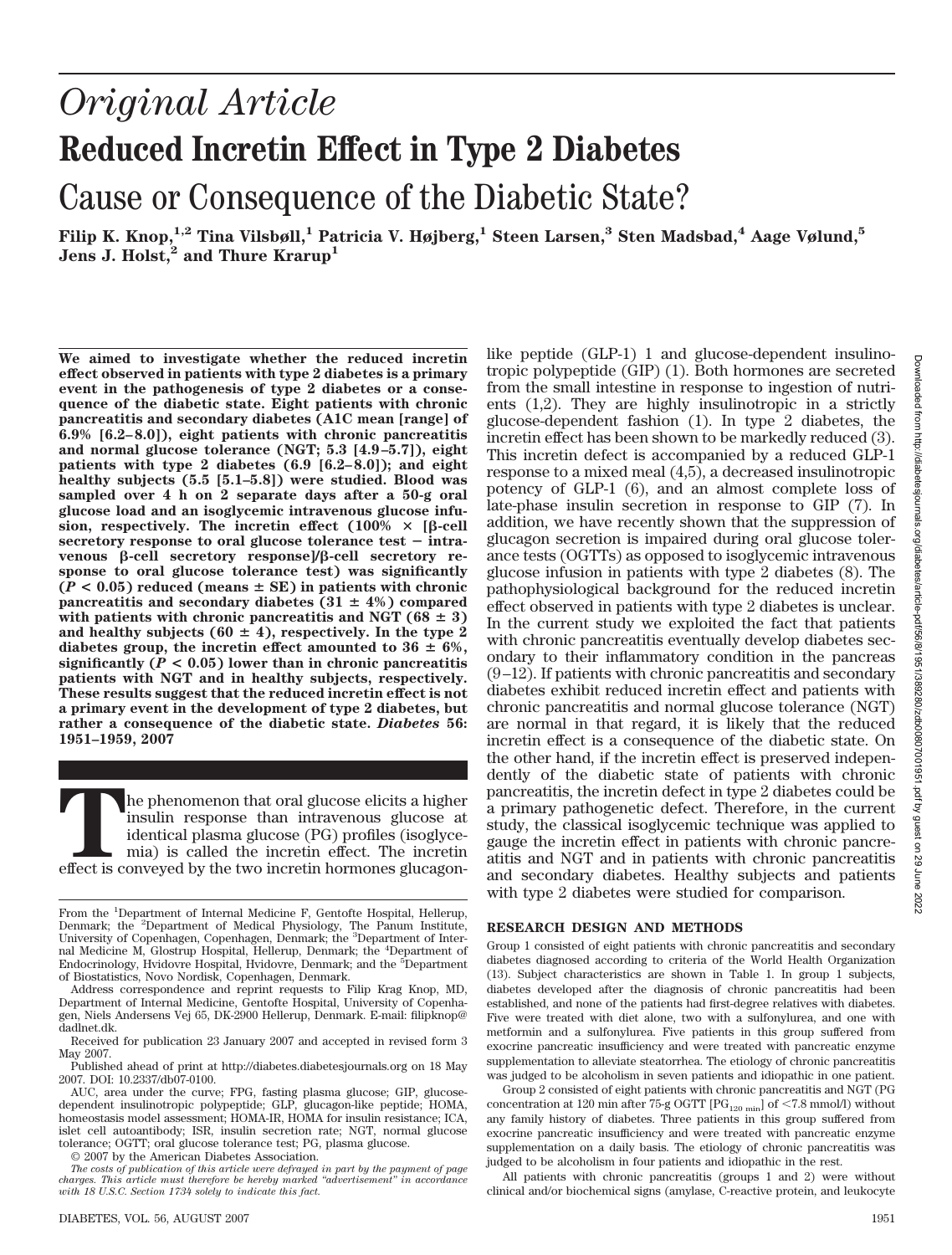#### TABLE 1

Anthropometric data for patients with chronic pancreatitis and secondary diabetes, patients with chronic pancreatitis and NGT, patients with type 2 diabetes, and healthy subjects

|                    | Patients with chronic<br>pancreatitis and<br>secondary diabetes | Patients with chronic<br>pancreatitis and NGT | Patients with<br>type 2 diabetes | Healthy<br>subjects |
|--------------------|-----------------------------------------------------------------|-----------------------------------------------|----------------------------------|---------------------|
| $n$ (F/M)          | 2/6                                                             | 2/6                                           | 2/6                              | 2/6                 |
| Age (years)        | $56(44-65)$                                                     | $50(45-59)$                                   | $62(51-75)$                      | $57(44-69)$         |
| BMI $(kg/m^2)$     | $22(15-29)$                                                     | $22(18-29)$                                   | $24(21-26)$                      | $22(20-26)$         |
| Waist-to-hip ratio | $1.0(0.9-1.1)$                                                  | $1.0(0.9-1.0)$                                | $1.0(0.9-1.0)$                   | $1.0(0.9-1.0)$      |
| $FPG$ (mmol/l)     | $8.0(4.8-13.5)$                                                 | $5.2(4.9-5.6)$                                | 8.1(6.2–10.4)                    | $5.2(4.9-5.6)$      |
| A1C $(\%)$         | 6.9(6.2–8.0)                                                    | $5.5(5.1-5.6)$                                | 6.8(6.2–8.7)                     | 5.5(5.1–5.8)        |

Data are means (range).

counts within normal limits) of acute inflammatory activity in the pancreas. None of the patients drank alcohol on a daily basis, and there were no clinical or biochemical signs (albumin, aspartate aminotransferase/alanine aminotransferase, alkaline phosphatase, and international normalized ratio within normal limits  $\times$  1.5) of affected liver function. The diagnostic criteria of chronic pancreatitis were according to Layer et al. (12), and all chronic pancreatitis subjects had unequivocal morphological changes of the pancreas evident by ultrasonography, computed tomography scan, magnetic resonance cholangiopancreatography, or endoscopic retrograde cholangiopancreatography according to the Cambridge classification (14).

Group 3 consisted of eight patients with type 2 diabetes diagnosed according to the criteria of the World Health Organization (13). Four were treated with diet, three with a sulfonylurea, and one with a sulfonylurea in combination with metformin.

Group 4 consisted of eight healthy subjects without a family history of diabetes. All had NGT according to a 75-g OGTT performed immediately before inclusion in the study.

All participants were negative with regard to islet cell autoantibodies (ICAs) and GAD-65 autoantibodies, except for one subject in group 2 and one subject in group 4, both of whom had elevated GAD-65 autoantibodies (23.0 and 27.3 IU/l, respectively; normal: <9.5). Both had NGT ( $PG<sub>120 min</sub> 6.4$  and 4.3 mmol/l), normal fasting plasma glucose (FPG) (5.8 and 5.3 mmol/l), normal A1C (5.9 and 5.3%), and normal ICA. Otherwise, all subjects had normal clinical and biochemical parameters. None of the subjects took drugs likely to



**FIG. 1. PG, plasma insulin, plasma C-peptide, and ISR in patients with chronic pancreatitis and NGT (triangles), patients with chronic pancreatitis** and secondary diabetes (squares), healthy subjects (circles), and patients with type 2 diabetes (diamonds) after 50-g OGTT (filled symbols) and<br>isoglycemic intravenous glucose infusion (open symbols), respectively. \*Signif **isoglycemic intravenous glucose infusion curves (repeated-measures ANOVA). CP, chronic pancreatitis; CTRL, control; T2DM, type 2 diabetes.**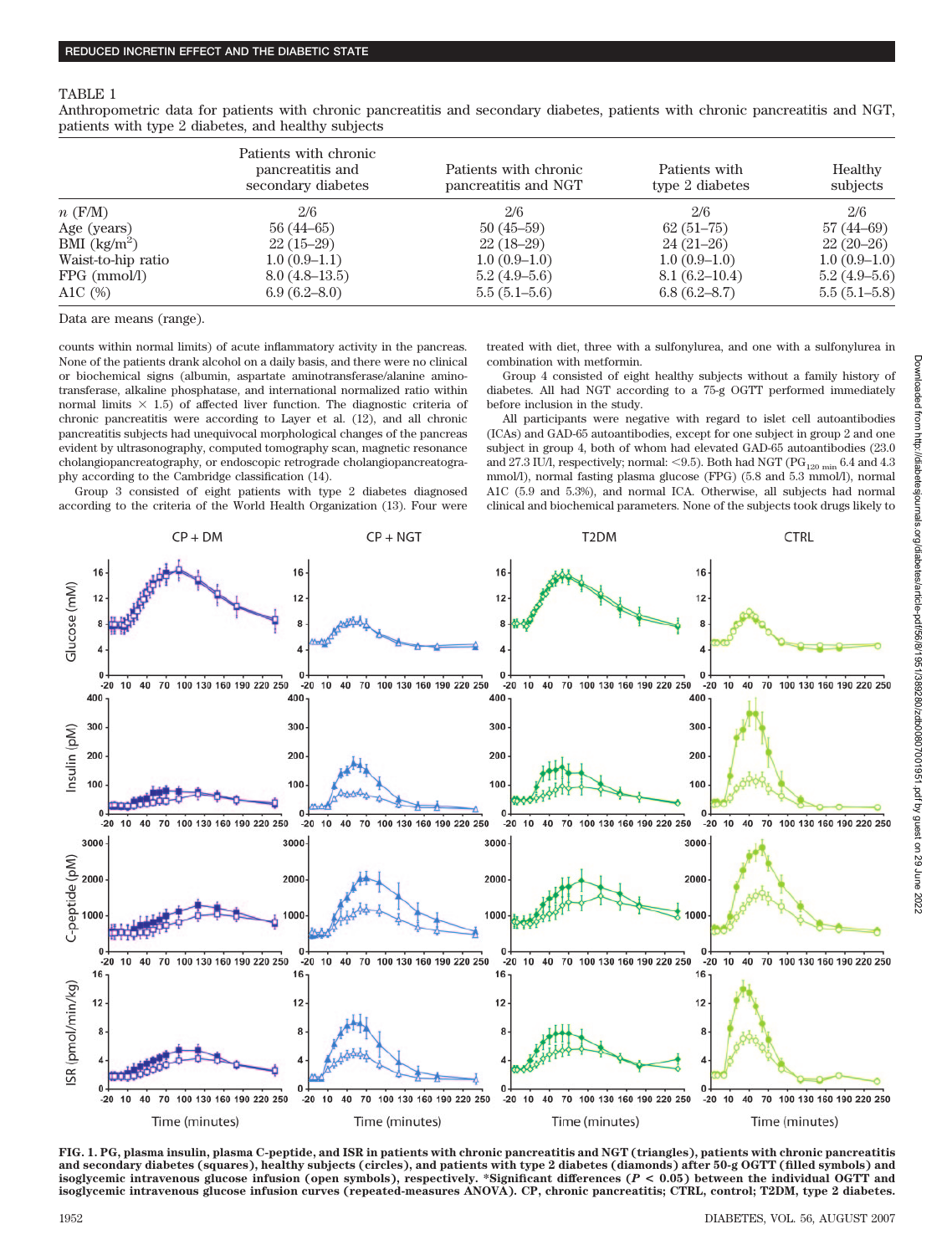

**FIG. 2. Mean glucose infusion rates per 15 min used during the isoglycemic intravenous glucose infusion in the four groups. Total amounts of glucose needed to copy the 50-g OGTT curves are indicated. CP, chronic pancreatitis; CTRL, control; T2DM, type 2 diabetes.**

differentially affect the responses of insulin, glucagon, or incretin hormones, respectively, to oral compared with intravenous glucose, and none had impaired renal function (they had normal plasma creatinine levels and no albuminuria). Seven of the healthy control subjects and the eight patients with type 2 diabetes had also participated in a recently published study and were reanalyzed for the current study.

All subjects agreed to participate after receiving oral and written information. The study design was approved by the scientific-ethical committee of the County of Copenhagen in March 2004 (registration no. KA 04034), and the study was conducted according to the principles of the Helsinki Declaration II. **Methods.** All subjects were studied on two occasions separated by at least 24 h. Before each occasion the patients with diabetes had not taken their oral antidiabetic therapy, if any, for a period of no less than 1 week. Otherwise, the participants continued their normal lifestyle. On both occasions the subjects were studied in a recumbent position after an overnight (10-h) fast.

On day 1 a cannula was inserted in the retrograde direction in a dorsal hand vein. The cannulated hand was placed in a heating box (42°C) throughout the experiment for collection of arterialized blood samples. The subjects ingested 50 g of water-free glucose dissolved in 400 ml water over 5 min (0 –5 min). Arterialized blood was drawn at time  $-15, -10, 0, 15, 30, 45, 60, 90, 120, 150,$ 180, and 240 min and distributed into chilled tubes containing EDTA plus aprotinin (Trasylol at 500 kIU/ml blood; Bayer, Leverkusen, Germany) and a specific dipeptidyl peptidase IV inhibitor (valine-pyrrolidide, final concentration of 0.01 mmol/l; a gift from Dr. R.B. Carr, Novo Nordisk, Bagsværd, Denmark) for analysis of glucagon, GLP-1, and GIP. For analysis of insulin and C-peptide, blood was distributed into chilled tubes containing heparin plus aprotinin (500 KIU/ml blood). All tubes were immediately cooled on ice and then centrifuged for 20 min at 4,000 rounds per min (rpm) and 4°C. Plasma for GLP-1 and GIP analysis was stored at  $-20^{\circ}$ C, and plasma for insulin and C-peptide analysis was stored at  $-80^{\circ}$ C until analysis. For bedside measurement of PG, blood was distributed into fluoride tubes and centrifuged immediately for 2 min at 10,000 rpm at room temperature.

On day 2 we inserted a retrograde cannula in a dorsal hand vein for blood sampling (42°C) and a cannula in the contralateral cubital vein for glucose infusion. An isoglycemic intravenous glucose infusion (20% wt/vol) was performed, aiming at a duplication of the PG profile determined on day 1. Blood was sampled as on day 1, except for more frequent PG sampling.

**Analyses.** PG concentrations were measured by the glucose oxidase method, using a glucose analyzer (2300 Stat Plus analyzer; YSI, Yellow Springs, OH). Plasma samples were assayed for total GLP-1 immunoreactivity, as previously

DIABETES, VOL. 56, AUGUST 2007 1953

described (15), using a radioimmunoassay (antiserum no. 89390) that is specific for the COOH terminus of the GLP-1 molecule and that reacts equally with intact GLP-1 and the primary (NH<sub>2</sub>-terminally truncated) metabolite. Intact GLP-1 was measured using an enzyme-linked immunosorbent assay (16). The assay was a two-site sandwich assay using two monoclonal antibodies: GLP-1F5 as a catching antibody (COOH-terminally directed) and Mab26.1 as a detecting antibody (NH<sub>2</sub>-terminally directed) (17).

Total GIP was measured using the COOH-terminally directed antiserum R65 (18,19), which reacts fully with intact GIP and the  $NH<sub>2</sub>$ -terminally truncated metabolite. Intact, biologically active GIP was measured using antiserum no. 98171 (20).

The glucagon assay was directed against the COOH terminus of the glucagon molecule (antibody code no. 4305) and, therefore, measured glucagon of mainly pancreatic origin (21). Neither glicentin nor oxyntomodulin cross-react, but proglucagon 1-61, which is mainly formed in the pancreas, did react fully in this assay (22,23). Plasma insulin and C-peptide concentrations were measured using AutoDelfia time-resolved fluoroimmunoassay (Wallac Oy, Turku, Finland) (24).

**Calculations and statistical analyses.** All results are means  $\pm$  SE. Area under the curve (AUC) values were calculated using the trapezoidal rule and are presented as the incremental values (baseline levels subtracted) if nothing else is stated. Incretin effect values were calculated by relating the difference in integrated  $\beta$ -cell secretory responses (insulin, C-peptide, and insulin secretion rate [ISR]) between stimulation with oral and isoglycemic intravenous glucose to the response after oral glucose, which was taken as 100% (3). The following formula was used:  $100\% \times$  (integrated response to OGTT – intravenous integrated response)/integrated response to OGTT. ISR was calculated by deconvolution of measured C-peptide concentrations and application of population-based parameters for C-peptide kinetics as described previously (24 –26). ISR is expressed as picomoles of insulin secreted per minute per kilogram body weight. The homeostatic model assessment (HOMA) was used to assess insulin resistance (HOMA-IR) (27). Comparisons of experiments in which the data were distributed normally were made with two-tailed Student's *t* test (paired within groups, unpaired between groups). For data that did not follow a normal distribution, the significance of differences between groups was tested using the Mann-Whitney *U* test, and for within-subject comparisons, the Wilcoxon test for paired differences was used. Within-group comparisons of oral and intravenous profiles were made using a mixed-model ANOVA for repeated measures (SAS/STAT Proc Mixed, version 8.2; SAS Institute, Cary, NC). Differences between the groups, with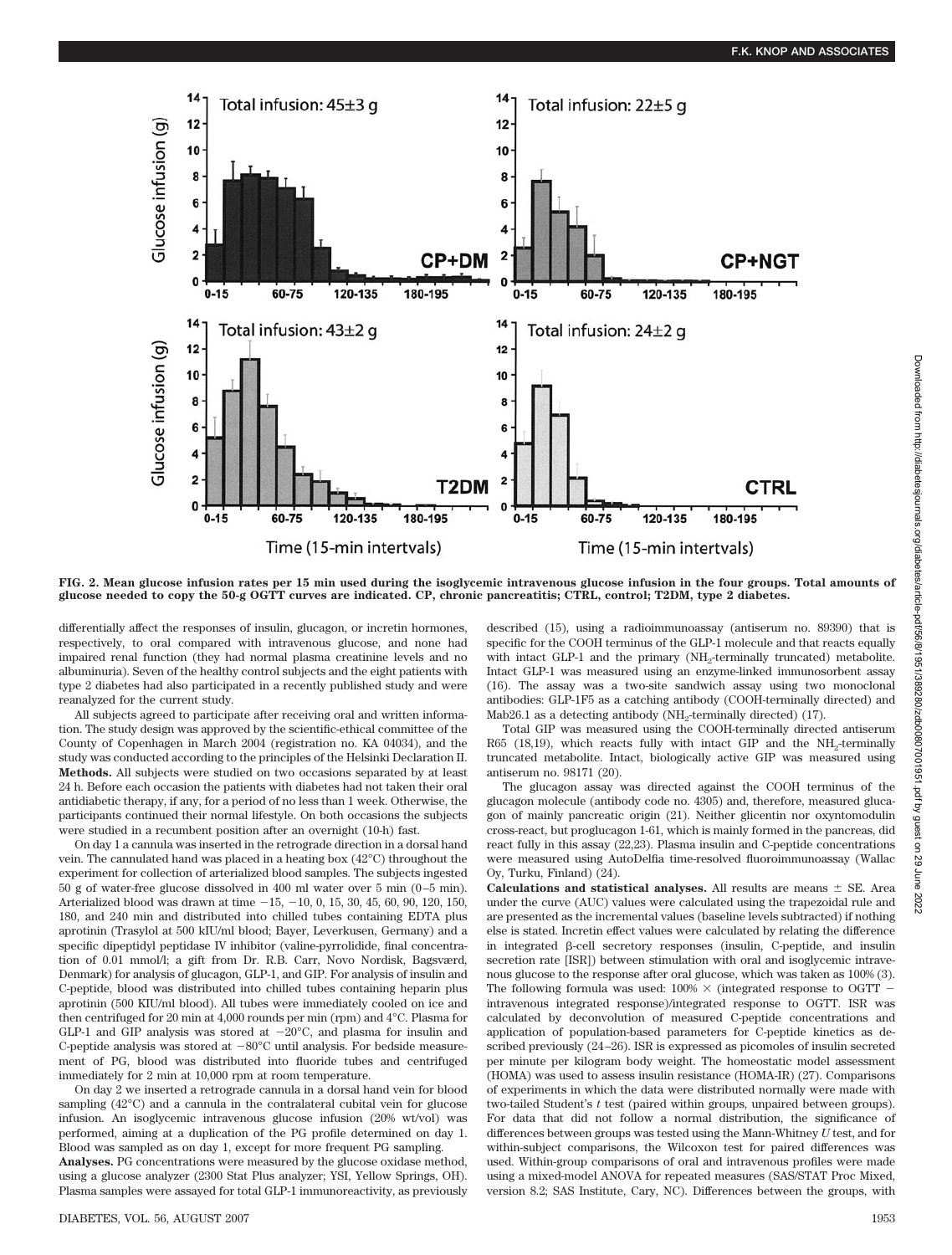## TABLE 2

Integrated  $\beta$ -cell secretory responses (insulin, C-peptide, and ISR) to oral glucose (50 g in 400 ml H<sub>2</sub>O) and adjustable (isoglycemic) intravenous glucose infusion  $(20\% \text{ wt/vol})$ , and calculated incretin effects (percent of the  $\beta$ -cell secretory response after oral glucose) in patients with chronic pancreatitis and secondary diabetes, patients with chronic pancreatitis and NGT, patients with type 2 diabetes, and healthy subjects

|                                       | Patients with chronic<br>pancreatitis and<br>secondary diabetes* | Patients with chronic<br>pancreatitis and NGT+ | Patients with<br>type $2$ diabetes:         | Healthy<br>subjects      |
|---------------------------------------|------------------------------------------------------------------|------------------------------------------------|---------------------------------------------|--------------------------|
| $n$ (F/M)                             | 2/6                                                              | 2/6                                            | 2/6                                         | 2/6                      |
| Integrated β-cell secretory responses |                                                                  |                                                |                                             |                          |
| Insulin ( $nmol/l$ per 4 h)           |                                                                  |                                                |                                             |                          |
| Oral                                  | $8.8 \pm 1.7$ §                                                  | $10.9 \pm 1.8$                                 | $12.1 \pm 2.3$                              | $18.4 \pm 3.1^{\dagger}$ |
| Intravenous                           | $5.5 \pm 1.3$                                                    | $3.0 \pm 0.7$                                  | $6.8 \pm 1.8$                               | $5.2 \pm 1.7$            |
| Oral-intravenous                      | $3.4 \pm 1.0$ †§¶                                                | $7.8 \pm 1.5$ *                                | $5.3 \pm 1.6$ §¶                            | $13.1 \pm 3.0$ *‡¶       |
| C-peptide (nmol/l per 4 h)            |                                                                  |                                                |                                             |                          |
| Oral                                  | $127 \pm 20$                                                     | $186 \pm 37$                                   | $154 \pm 28$                                | $186 \pm 21$             |
| Intravenous                           | $87 \pm 13$                                                      | $62 \pm 14$                                    | $96 \pm 14$                                 | $88 \pm 11$              |
| Oral-intravenous                      | $40 \pm 11$ *†§                                                  | $124 \pm 29$ *‡¶                               | $58 \pm 18$ <sup><math>\dagger</math></sup> | $98 \pm 20$ *            |
| $ISR \ (nmol/l \ per \ kg)$           |                                                                  |                                                |                                             |                          |
| Oral                                  | $687 \pm 110$                                                    | $698 \pm 169$                                  | $783 \pm 127$                               | $649 \pm 61$             |
| Intravenous                           | $455 \pm 61^{\circ}$                                             | $222 \pm 53$ *‡                                | $511 \pm 114$ †                             | $305 \pm 39$             |
| Oral-intravenous                      | $166 \pm 63$ *†§                                                 | $476 \pm 135$ *‡                               | $272 \pm 68$                                | $345 \pm 55*$            |
| Relative incretin effects (%)         |                                                                  |                                                |                                             |                          |
| Insulin                               | $36 \pm 7^{\circ}$                                               | $68 \pm 7$ <sup>*</sup> $\ddagger$             | $44 \pm 9^{\circ}$                          | $73 \pm 6$ *‡            |
| C-peptide                             | $26 \pm 7$ †                                                     | $67 \pm 6$ *‡                                  | $31 \pm 9^{\circ}$                          | $52 \pm 7$ * $\pm$       |
| <b>ISR</b>                            | $31 \pm 5^{\circ}$                                               | $68 \pm 6*$                                    | $34 \pm 7$                                  | $53 \pm 5$ *‡            |
| Average                               | $31 \pm 4^{\dagger}$                                             | $68 \pm 3*$                                    | $36 \pm 6^{\circ}$                          | $60 \pm 4$ *‡            |

Data are means  $\pm$  SE. Significant differences ( $P < 0.05$ ) between responses to oral glucose and isoglycemic intravenous glucose infusion within each group ( $\parallel$ ) and significant differences ( $P < 0.05$ ) in integrated  $\beta$ -cell secretory responses and incretin effects, respectively, between the four groups are indicated. \*Compared with patients with chronic pancreatitis and secondary diabetes. †Compared with patients with chronic pancreatitis and NGT. ‡Compared with patients with type 2 diabetes. §Compared with healthy subjects.

respect to incretin effects, were calculated using a one-way ANOVA with post hoc analysis.  $P < 0.05$  was considered to be statistically significant.

# **RESULTS**

**Glucose.** No significant differences in FPG between days 1 and 2 were observed in any of the four groups. No significant differences between FPG in the two diabetic groups or between the two glucose-tolerant groups were evident, whereas mean FPG in both diabetic groups were higher  $(P < 0.0001)$  than the corresponding values in both glucose-tolerant groups. As illustrated in Fig. 1 the PG responses to oral glucose displayed the characteristic differences between normal glucose-tolerant subjects and diabetic subjects. The oral glucose curves were mimicked during the adjustable intravenous glucose infusions (with no significant differences between the two glucose curves in any of the groups) using glucose infusion rates as illustrated in Fig. 2.

**Insulin, C-peptide ISR, incretin effect, and HOMA.** There were no significant differences between fasting values on days 1 and 2 for plasma insulin or C-peptide in any of the four groups, and no differences between the groups were observed. Significant differences in the dynamic time courses for insulin, C-peptide, and ISR (Fig. 1), respectively, between day 1 and day 2 were observed in all groups  $(P < 0.0014)$ . As shown in Table 2, integrated  $\beta$ -cell secretory responses (incremental AUC values for insulin, C-peptide, and ISR, respectively) were greater in all four groups during the OGTT compared with isoglycemic intravenous infusion  $(P < 0.05)$ . Significant differences in integrated  $\beta$ -cell secretory responses (and in integrated responses to oral  $-$  integrated responses to intravenous glucose) between the groups are indicated in Table 2. Incretin effects calculated from the three integrated  $\beta$ -cell secretory responses are shown in Table 2. As indicated, no differences in incretin effects between the two groups of diabetic patients or between the two groups of glucosetolerant subjects were observed, whereas each value for the individual diabetic group differed significantly from the corresponding value of each glucose-tolerant group (*P* 0.05). No differences in HOMA-IR were observed between days 1 and 2 in any of the four groups.

**GLP-1.** Time courses for total and intact GLP-1 are shown in Fig. 3. No significant differences in basal values between days 1 and 2 were observed in any of the four groups. Basal levels in the chronic pancreatitis plus diabetes group and in the type 2 diabetes group were significantly higher compared with the control group. In all groups significant increases in both total and intact forms were observed after the OGTT. During the isoglycemic intravenous glucose infusion, no significant responses occurred in any of the groups. The AUC for total GLP-1 was significantly bigger during the OGTT compared with the isoglycemic intravenous infusion in all four groups, but with respect to the AUC for intact GLP-1, significant differences were only observed for the chronic pancreatitis plus diabetes group and the control group (Table 3). No differences in AUC between the four groups were observed.

**GIP.** Time courses for total and intact GIP are shown in Fig. 3. No significant differences in basal values between days 1 and 2 were observed in any of the four groups. In all groups significant increases in both total and intact forms were observed after the OGTT. During the isoglycemic intravenous glucose infusion, no significant responses occurred in any of the groups. The AUCs for total and intact GIP were significantly larger during the OGTT compared with isoglycemic intravenous infusion in all four groups (Table 3). Patients with chronic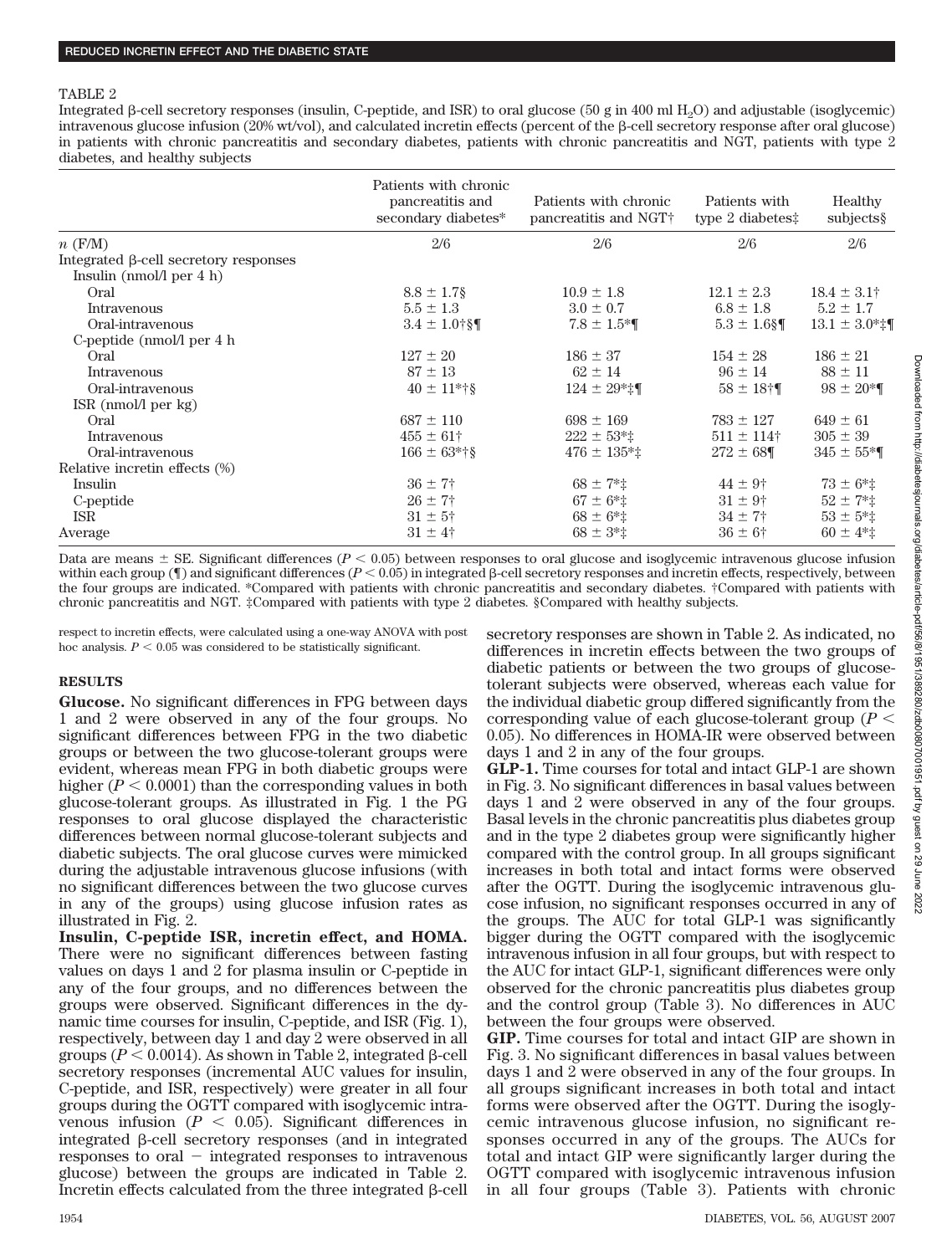

**FIG. 3. Total GLP-1, intact GLP-1, total GIP, and intact GIP in patients with chronic pancreatitis and NGT (triangles), patients with chronic pancreatitis and secondary diabetes (squares), healthy subjects (circles), and patients with type 2 diabetes (diamonds) after 50-g OGTT (filled symbols), and isoglycemic intravenous glucose infusion (open symbols), respectively. \*Significant differences (***P* **< 0.05) between the individual OGTT and isoglycemic intravenous glucose infusion curves (repeated-measures ANOVA). CP, chronic pancreatitis; CTRL, control; T2DM, type 2 diabetes.**

pancreatitis plus diabetes displayed significantly larger responses during OGTT compared with the other groups. Otherwise, no differences between the groups were observed.

**Glucagon.** Time courses for plasma glucagon are presented in Fig. 4. Similar basal values on the two experimental days were observed in all of the four groups  $(P =$ NS). As expected, patients with type 2 diabetes exhibited significantly higher basal levels compared with the control group  $(9.5 \pm 0.9 \text{ vs. } 7.6 \pm 0.6 \text{ pmol/l}, P = 0.01)$ . Otherwise no significant differences between the groups were observed. In the control group equal suppression of plasma glucagon concentrations was observed on both experimental days with similar nadirs of  $5.4 \pm 0.4$  and  $5.3 \pm 0.5$ pmol/l. As illustrated in Fig. 4, decremental AUC values during the 1st hour of the two experimental days in the control group amounted to  $-67 \pm 19$  and  $-92 \pm 28$  pmol/l per 1 h, respectively  $(P = NS)$ . In the remaining three groups (chronic pancreatitis plus diabetes, chronic pancreatitis plus NGT, and type 2 diabetes), complete lack of suppression of plasma glucagon was observed during the initial 60 min after the OGTT (23  $\pm$  34, -13  $\pm$  30, and  $-3 \pm 18$  pmol/l per 1 h;  $P = NS$ ), but normal suppression was observed during the isoglycemic intravenous glucose

infusion ( $-43 \pm 22$ ,  $-88 \pm 26$ , and  $-75 \pm 22$  pmol/l per 1 h;  $P = NS$ ) compared with the control group (Fig. 4).

# **DISCUSSION**

With the current study, we confirm the observation made by Nauck et al. (3) in 1986 that the incretin effect is reduced in patients with type 2 diabetes, and we conclude that this deficiency is most likely a consequence of the diabetic state and not a primary pathogenic trait leading to type 2 diabetes.

Until now, the incretin defect in patients with type 2 diabetes has been considered a possible candidate for a primary deficiency in type 2 diabetes. However, Nauck et al. (28) estimated the incretin effect in first-degree relatives of patients with type 2 diabetes and found it to be similar to that of matched healthy subjects, suggesting the deficiency to be a consequence of the diabetic state. In support of this, the incretin effect has been found to be reduced in individuals with type 1 diabetes (positive ICA) and normal fasting glucose levels (29). Recently, the incretin effect was shown to be affected in subjects who had impaired glucose tolerance and who were therefore at high risk for developing type 2 diabetes (30). This obser-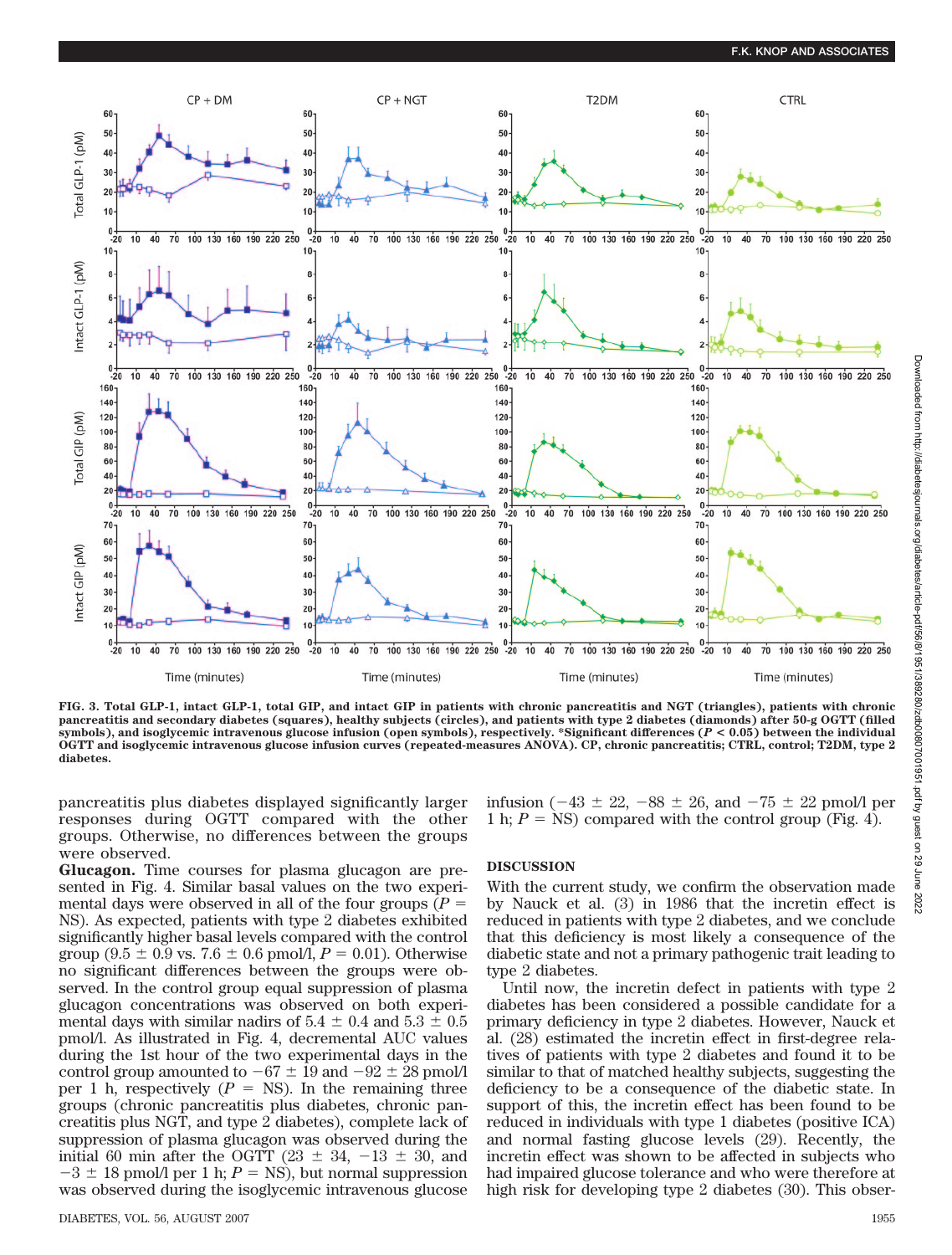#### TABLE 3

Integrated incretin hormone responses (total and intact GLP-1 and total and intact GIP) to oral glucose (50 g in 400 ml H<sub>2</sub>O) and adjustable (isoglycemic) intravenous glucose infusion (20% wt/vol) in patients with chronic pancreatitis and secondary diabetes, patients with chronic pancreatitis and NGT, patients with type 2 diabetes, and healthy subjects

| Integrated incretin<br>hormone responses | Patients with chronic<br>pancreatitis and diabetes | Patients with chronic<br>pancreatitis and NGT | Patients with<br>type 2 diabetes | Healthy<br>subjects |
|------------------------------------------|----------------------------------------------------|-----------------------------------------------|----------------------------------|---------------------|
| $n$ (F/M)                                | 8/6                                                | 8/6                                           | 8/6                              | 8/6                 |
| Total GLP-1 (nmol/l $\times$ 4 h)        |                                                    |                                               |                                  |                     |
| Oral                                     | $3.3 \pm 0.4$                                      | $2.6 \pm 0.6$                                 | $1.1 \pm 0.5$                    | $1.0 \pm 0.3$       |
| Intravenous                              | $0.5 \pm 0.4$                                      | $-0.1 \pm 1.0$                                | $-0.5 \pm 0.1$                   | $0.1 \pm 0.1$       |
| Oral-intravenous                         | $3.0 \pm 0.8^*$                                    | $2.7 \pm 1.2^*$                               | $1.6 \pm 0.4*$                   | $0.9 \pm 0.3^*$     |
| Intact GLP-1 (pmol/l $\times$ 4 h)       |                                                    |                                               |                                  |                     |
| Oral                                     | $211 \pm 138$                                      | $161 \pm 60$                                  | $11 \pm 130$                     | $138 \pm 39$        |
| Intravenous                              | $-103 \pm 58$                                      | $-176 \pm 213$                                | $-167 \pm 157$                   | $-98 \pm 28$        |
| Oral-intravenous                         | $314 \pm 144$ *                                    | $336 \pm 207$                                 | $177 \pm 129$                    | $235 \pm 53*$       |
| Total GIP (nmol/l $\times$ 4 h)          |                                                    |                                               |                                  |                     |
| Oral                                     | $10.6 \pm 2.0^+$                                   | $7.7 \pm 2.3$                                 | $5.4 \pm 0.5$ ‡                  | $6.3 \pm 1.1$       |
| Intravenous                              | $-0.2 \pm 0.3$                                     | $-1.0 \pm 0.5$                                | $-1.8 \pm 0.7$                   | $-0.8 \pm 0.3$      |
| Oral-intravenous                         | $10.8 \pm 2.0^*$                                   | $8.7 \pm 2.1*$                                | $7.2 \pm 0.8^*$                  | $7.1 \pm 1.0^*$     |
| Intact GIP (pmol/l $\times$ 4 h)         |                                                    |                                               |                                  |                     |
| Oral                                     | $4.0 \pm 0.7$ §                                    | $2.2 \pm 0.5$ ‡                               | $2.2 \pm 0.3$ ‡                  | $2.5 \pm 0.5$       |
| Intravenous                              | $0.1 \pm 0.2$                                      | $0.0 \pm 0.3$                                 | $-0.2 \pm 0.3$                   | $-0.8 \pm 0.5$      |
| Oral-intravenous                         | $3.8 \pm 0.7*$                                     | $2.2 \pm 0.5^*$                               | $2.4 \pm 0.3^*$                  | $3.2 \pm 0.3^*$     |

Data are means  $\pm$  SE. Significant differences between incretin responses to oral glucose and isoglycemic intravenous glucose infusion within each group  $(P < 0.05)$  and significant differences in incretin responses between the four groups are indicated . \**P*  $< 0.05$ ;  $\frac{dP}{dQ} < 0.05$  compared with patients with type 2 diabetes and healthy subjects;  $\sharp P < 0.05$  compared with patients with chronic pancreatitis and diabetes;  $\S P < 0.05$ compared with patients with chronic pancreatitis and NGT, patients with type 2 diabetes, and healthy subjects.

vation could imply a primary role for the reduced incretin effect in type 2 diabetes, but on the other hand, the finding could also represent an early consequence of the chronic mild hyperglycemia of impaired glucose tolerance. Thus, no firm conclusion can be drawn from the existing literature.

Type 2 diabetes is characterized by a severely reduced insulinotropic effect of GIP, especially on the late-phase insulin response, compared with healthy control subjects. The effect of GIP has also been evaluated in first-degree relatives of patients with type 2 diabetes (31) and found to be reduced compared with healthy subjects, pointing toward an early, possibly genetic defect. On the other hand, we found a similar lack of GIP effect in patients with chronic pancreatitis and secondary diabetes (32), and Meier et al. (33) showed that the GIP effect was preserved in women who had a history of gestational diabetes and who were therefore at high risk of developing type 2 diabetes. It was therefore of interest to investigate whether patients with secondary diabetes exhibit a similar loss of incretin effect as patients with type 2 diabetes, which would indicate that the loss might be a secondary rather than a primary event in the pathogenesis of type 2 diabetes. Furthermore, we sought to investigate whether our recent finding that the regulation of  $\alpha$ -cell secretion in patients with type 2 diabetes is different during an OGTT and isoglycemic intravenous glucose infusion (8) could be demonstrated in patients with chronic pancreatitis (with and without secondary diabetes).

Chronic pancreatitis is a chronic inflammatory condition in the pancreas that results in a progressive destruction of the pancreatic cells, with subsequent development of exocrine and endocrine pancreatic insufficiency (12). No good estimates for the time from diagnosis of chronic pancreatitis to the onset of secondary diabetes have been published, but in a large Danish cohort, one-third of the patients with chronic pancreatitis had NGT, one-third had impaired glucose tolerance or non–insulin-dependent diabetes, and one-third had insulin-dependent diabetes (11), in accordance with other published findings (34 –36). These data suggest that the development of secondary glucose intolerance represents a continuum, worsening with the duration of chronic pancreatitis.

In the current study, the two groups of patients with chronic pancreatitis differed with respect to glucose tolerance, but they were very similar with regard to other chronic pancreatitis–related pathologies. All patients in the chronic pancreatitis plus diabetes group had relatively well-regulated glucose homeostasis on diet and/or oral antidiabetic drugs, suggesting the preservation of a substantial number of functional  $\beta$ -cells on which the incretin hormones could exert their actions. Therefore, a difference in incretin effect between the two groups of patients with chronic pancreatitis is most likely to be attributed to their different glycemic control. No matter how the incretin effect was calculated, a lower incretin effect was seen in patients with chronic pancreatitis plus diabetes (decreased to the level of patients with type 2 diabetes or even lower) compared with patients with chronic pancreatitis plus NGT, who exhibited an incretin effect similar to that of healthy subjects (Table 2). The abnormality is not likely to be explained by a decrease in  $\beta$ -cell mass. This notion is supported by the observation that the insulin and C-peptide responses to isoglycemic intravenous glucose challenges were similar in the four groups, indicating that all groups have a number of  $\beta$ -cells sufficient to respond equally to intravenous glucose. Furthermore, in a previous study, we found that insulin and C-peptide responses to a 15-mmol/l hyperglycemic clamp could be completely normalized in patients with type 2 diabetes (compared with matched healthy control subjects) after intravenous infusion of a supraphysiological amount of GLP-1 (7), and preliminary data from our group suggest that the same is true for patients with chronic pancreatitis and secondary diabetes compared with patients with chronic pancreatitis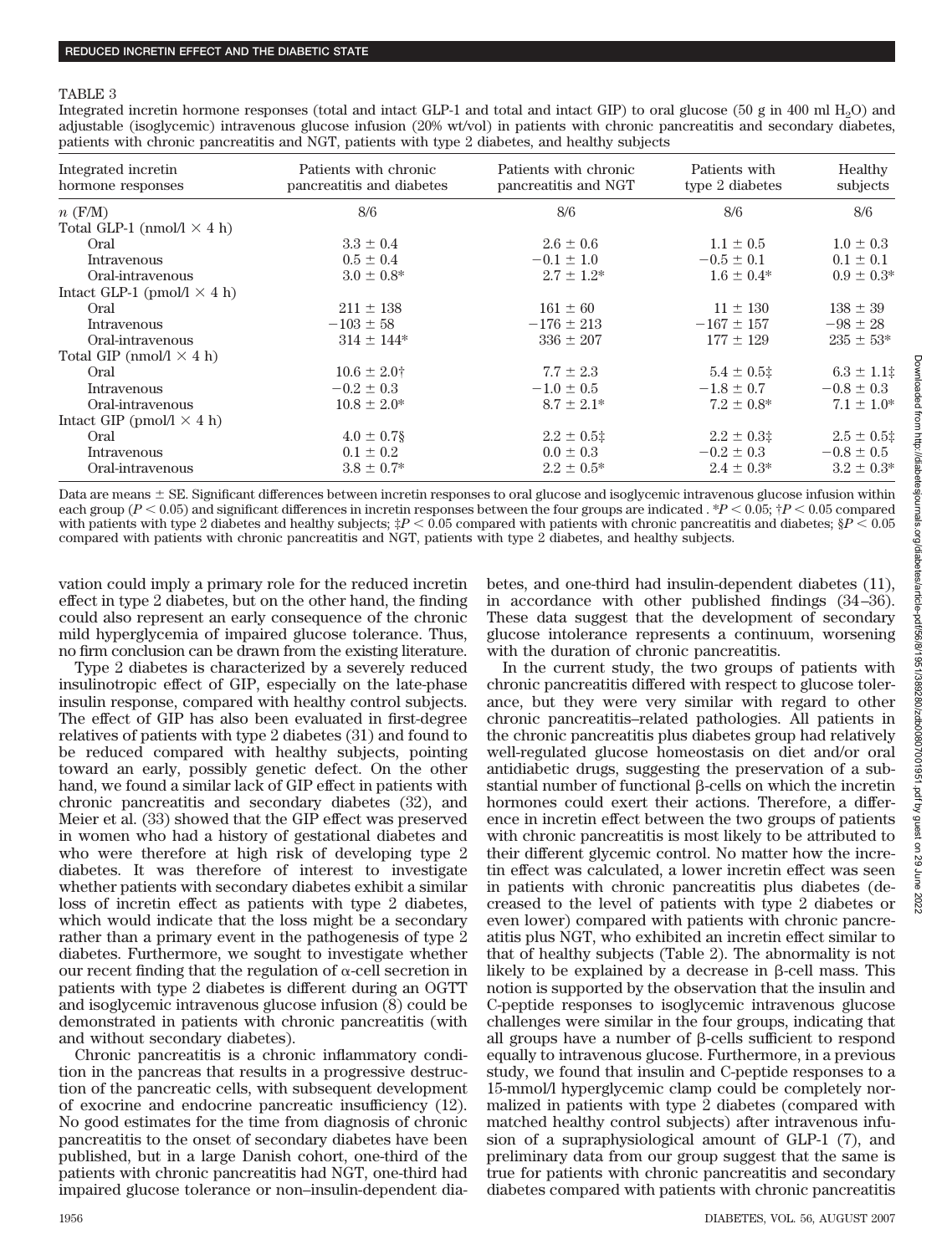

**FIG. 4. Plasma glucagon in patients with chronic pancreatitis and NGT (triangles), patients with chronic pancreatitis and secondary diabetes (squares), healthy subjects (circles), and patients with type 2 diabetes (diamonds) after a 50-g OGTT (filled symbols) and isoglycemic intravenous glucose infusion (open symbols), respectively. Lower panel: Incremental AUC values for plasma glucagon (iAUCglucagon) during the first hour of 50-g OGTT (filled bars) and isoglycemic intravenous glucose infusion (open bars), respectively, in the four groups. \*Significant differences (***P* **< 0.05). CP, chronic pancreatitis; CTRL, control; T2DM, type 2 diabetes.**

and NGT (F.K.K., T.V., P.V.H., S.L., S.M., J.J.H., T.K., personal communication).

These observations suggest that patients with type 2 diabetes and patients with chronic pancreatitis and secondary diabetes do have a substantial residual  $\beta$ -cell secretory capacity that only needs the right stimulus to be recruited. Because the diabetes resulting from chronic pancreatitis is secondary, and therefore presumably nongenetic, we propose that the diabetic state results in a dysfunction of the  $\beta$ -cells, making them resistant to the insulinotropic effects of the incretin hormones. One might speculate whether it is possible to reestablish the incretin effect in patients with diabetes by near-normalization of PG for a longer period. That this notion might be feasible is supported by our recent finding that in patients with

DIABETES, VOL. 56, AUGUST 2007 1957

type 2 diabetes, 4 weeks of strict glycemic control during insulin treatment improved  $\beta$ -cell responsiveness to GLP-1 (37).

To further evaluate mechanisms underlying the reduced incretin effect, we measured intact (indicators of the endocrine impact on the  $\beta$ -cells) and total (indicators of the overall levels of secretion) plasma concentrations of GIP and GLP-1, respectively, during both experimental days. Baseline levels of GLP-1 were found to be increased in diabetic patients (chronic pancreatitis plus diabetes group and type 2 diabetes group) compared with healthy control subjects (Fig. 3). This supports the notion of a feed-forward cycle where high PG enhances GLP-1 secretion (4,38). In all groups the responses (AUC) of the total forms were significantly higher during oral glucose com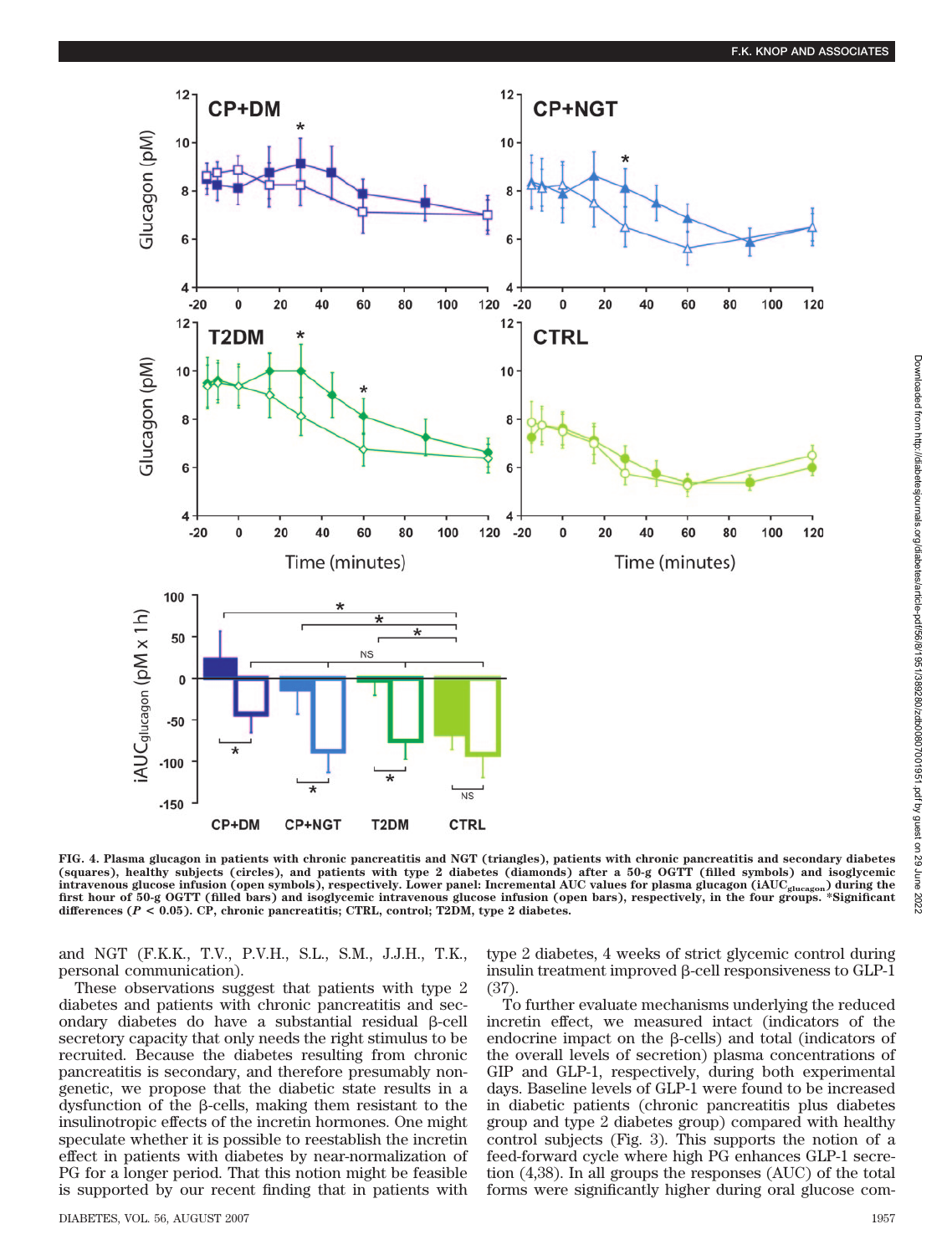pared with isoglycemic intravenous glucose infusion, as were the responses of intact GIP. Responses of intact GLP-1 were significantly greater during oral glucose compared with isoglycemic intravenous glucose only in the chronic pancreatitis plus diabetes group and in the control group. The corresponding differences in the remaining groups failed to reach statistical significance. The latter observation is probably attributable to the fact that because GLP-1 is subject to degradation by dipeptidyl peptidase IV almost immediately on its release (39), only 10 –15% of intact GLP-1 actually reaches the systemic circulation (40), thereby reducing the possibility of detecting the response in the peripheral circulation. Interestingly, no differences in incretin hormone responses between the four groups could explain the different magnitude of the incretin effect in glucose-tolerant and -intolerant subjects, respectively. Therefore, studies investigating possible differences in the effects of the incretin hormones in patients with chronic pancreatitis plus NGT and chronic pancreatitis plus diabetes are warranted.

Finally, with regard to our recent results showing that the regulation of  $\alpha$ -cell secretion in patients with type 2 diabetes is different during oral glucose and isoglycemic intravenous glucose infusion, we investigated whether this finding could be reproduced in patients with chronic pancreatitis and diabetes and therefore could be attributed to the diabetic state per se or whether it might be a primary event leading to type 2 diabetes. Interestingly, we observed that glucagon secretion was differentially regulated during oral glucose and isoglycemic intravenous glucose infusion, respectively, in patients with chronic pancreatitis and secondary diabetes and, to a lesser extent, in patients with chronic pancreatitis and NGT. This suggests that the inflammatory condition in the pancreas blunts the glucagon suppression during the OGTT independently of normal insulin secretion and normal glucose homeostasis. Thus, we suspect that (as indicated in studies of patients with acute pancreatitis)  $(41,42)$  the  $\alpha$ -cells are very sensitive to inflammation (more sensitive than the -cells) and that hyperglycemia worsens the ability of the  $\alpha$ -cells to further suppress glucagon during the OGTT. However, the phenomenon that different glucagon responses are elicited by the OGTT and isoglycemic intravenous glucose infusion, respectively, in patients with type 2 diabetes and in those with chronic pancreatitis is currently unclear, and further studies are clearly needed to establish the underlying mechanisms.

In conclusion, the current study suggests that reduced incretin effect in type 2 diabetes is a consequence of the diabetic state rather than a primary event leading to type 2 diabetes.

## **ACKNOWLEDGMENTS**

This study was supported by grants from the Danish Diabetes Association, Novo Nordisk, the Danish Medical Research Council, the Else and Svend Madsen's Foundation, and the Chief Physician Johan Boserup and Lise Boserup's Foundation.

We are grateful to our volunteers, whose availability made this work possible, and to Birgitte Bischoff, Nina Kjeldsen, Jytte Purtoft, Charlotte Rasmussen, Susanne Reimer, and Lone B. Thielsen for technical assistance.

## **REFERENCES**

- 1. Holst JJ: On the physiology of GIP and GLP-1. *Horm Metab Res* 36:747–754, 2004 2. Dube PE, Brubaker PL: Nutrient, neural and endocrine control of gluca-
- gon-like peptide secretion. *Horm Metab Res* 36:755–760, 2004
- 3. Nauck M, Stockmann F, Ebert R, Creutzfeldt W: Reduced incretin effect in type 2 (non-insulin-dependent) diabetes. *Diabetologia* 29:46 –52, 1986
- 4. Toft-Nielsen MB, Damholt MB, Madsbad S, Hilsted LM, Hughes TE, Michelsen BK, Holst JJ: Determinants of the impaired secretion of glucagon-like peptide-1 in type 2 diabetic patients. *J Clin Endocrinol Metab* 86:3717–3723, 2001
- 5. Vilsboll T, Krarup T, Deacon CF, Madsbad S, Holst JJ: Reduced postprandial concentrations of intact biologically active glucagon-like peptide 1 in type 2 diabetic patients. *Diabetes* 50:609 – 613, 2001
- 6. Kjems LL, Holst JJ, Volund A, Madsbad S: The influence of GLP-1 on glucose-stimulated insulin secretion: effects on beta-cell sensitivity in type 2 and nondiabetic subjects. *Diabetes* 52:380 –386, 2003
- 7. Vilsboll T, Krarup T, Madsbad S, Holst JJ: Defective amplification of the late phase insulin response to glucose by GIP in obese type II diabetic patients. *Diabetologia* 45:1111–1119, 2002
- 8. Knop FK, Vilsboll T, Madsbad S, Krarup T, Holst JJ: Lack of suppression of glucagon during OGTT but not during isoglycemic IVGTT in patients with type 2 diabetes (Abstract). *Diabetes* 55 (Suppl. 1): 2006
- 9. Nyboe Andersen B, Krarup T, Thorsgaard Pedersen NT, Faber OK, Hagen C, Worning H: B cell function in patients with chronic pancreatitis and its relation to exocrine pancreatic function. *Diabetologia* 23:86 – 89, 1982
- 10. Domschke S, Stock KP, Pichl J, Schneider MU, Domschke W: Beta-cell reserve capacity in chronic pancreatitis. *Hepatogastroenterology* 32:27–30, 1985
- 11. Larsen S, Hilsted J, Tronier B, Worning H: Metabolic control and B cell function in patients with insulin-dependent diabetes mellitus secondary to chronic pancreatitis. *Metabolism* 36:964 –967, 1987
- 12. Layer P, Yamamoto H, Kalthoff L, Clain JE, Bakken LJ, Dimagno EP: The different courses of early-onset and late-onset idiopathic and alcoholic chronic pancreatitis. *Gastroenterology* 107:1481–1487, 1994
- 13. The Expert Committee on the Diagnosis and Classification of Diabetes Mellitus: Report of the Expert Committee on the Diagnosis and Classification of Diabetes Mellitus. *Diabetes Care* 25 (Suppl. 1):S5–S20, 2002
- 14. Axon AT, Classen M, Cotton PB, Cremer M, Freeny PC, Lees WR: Pancreatography in chronic pancreatitis: international definitions. *Gut* 25:1107–1112, 1984
- 15. Orskov C, Rabenhoj L, Wettergren A, Kofod H, Holst JJ: Tissue and plasma concentrations of amidated and glycine-extended glucagon-like peptide I in humans. *Diabetes* 43:535–539, 1994
- 16. Vilsboll T, Krarup T, Sonne J, Madsbad S, Volund A, Juul AG, Holst JJ: Incretin secretion in relation to meal size and body weight in healthy subjects and people with type 1 and type 2 diabetes mellitus. *J Clin Endocrinol Metab* 88:2706 –2713, 2003
- 17. Wilken M, Larsen FS, Buckley D, Holst JJ: New highly specific immunoassays for glucagon-like peptide-1 (GLP-1) (Abstract). *Diabetologia* 42 (Suppl. 1):A196 1999
- 18. Krarup T, Holst JJ: The heterogeneity of gastric inhibitory polypeptide in porcine and human gastrointestinal mucosa evaluated with five different antisera. *Regul Pept* 9:35– 46, 1984
- 19. Krarup T, Madsbad S, Moody AJ, Regeur L, Faber OK, Holst JJ, Sestoft L: Diminished immunoreactive gastric inhibitory polypeptide response to a meal in newly diagnosed type I (insulin-dependent) diabetics. *J Clin Endocrinol Metab* 56:1306 –1312, 1983
- 20. Deacon CF, Nauck MA, Meier J, Hucking K, Holst JJ: Degradation of endogenous and exogenous gastric inhibitory polypeptide in healthy and in type 2 diabetic subjects as revealed using a new assay for the intact peptide. *J Clin Endocrinol Metab* 85:3575–3581, 2000
- 21. Orskov C, Jeppesen J, Madsbad S, Holst JJ: Proglucagon products in plasma of noninsulin-dependent diabetics and nondiabetic controls in the fasting state and after oral glucose and intravenous arginine. *J Clin Invest* 87:415– 423, 1991
- 22. Baldissera FGA, Holst JJ: Glucagon-related peptides in the human gastrointestinal mucosa. *Diabetologia* 26:223–228, 1984
- 23. Holst JJ, Pedersen JH, Baldissera F, Stadil F: Circulating glucagon after total pancreatectomy in man. *Diabetologia* 25:396 –399, 1983
- 24. Kjems LL, Christiansen E, Volund A, Bergman RN, Madsbad S: Validation of methods for measurement of insulin secretion in humans in vivo. *Diabetes* 49:580 –588, 2000
- 25. Kjems LL, Volund A, Madsbad S: Quantification of beta-cell function during IVGTT in Type II and non-diabetic subjects: assessment of insulin secretion by mathematical methods. *Diabetologia* 44:1339 –1348, 2001